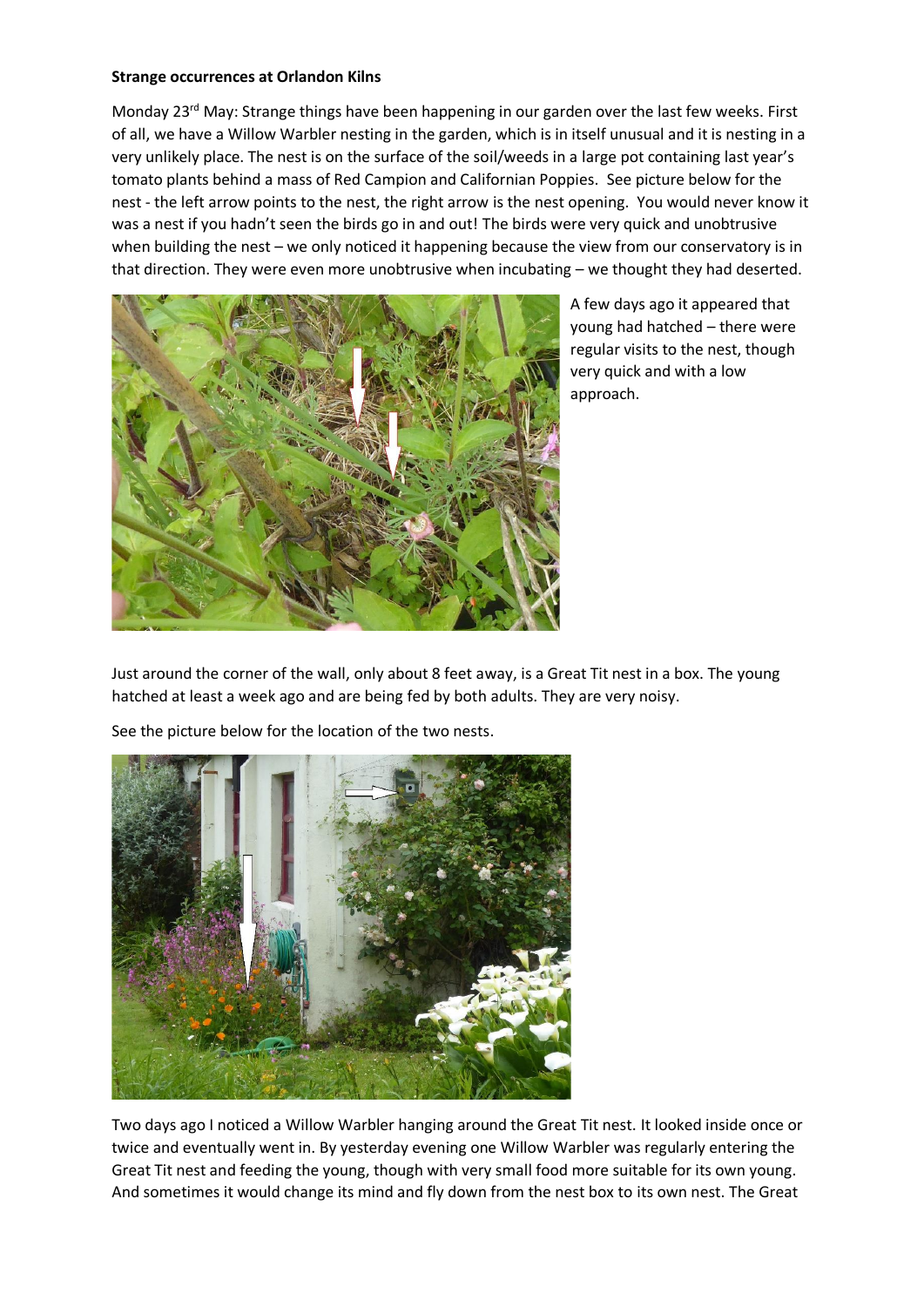Tits seem quite laid back about the whole thing and did not chase the Willow Warbler away. Meanwhile the other Willow Warbler seemed to be feeding the correct batch of young.

We have only seen this behaviour when the Great Tits are actively feeding – is the Willow Warbler being distracted by the begging of the Great Tit chicks?

The last picture shows a Willow Warbler at the Great Tit nest with food.



We will continue to watch and see how it all develops!

PS Inside the building (an ex-army pumphouse) there are 2 maybe 3 pairs of Swallows, a pair of Wrens and a pair of House Sparrows, so it's all quite busy around there at the moment!

Update: 26<sup>th</sup> May. possibly both Willow Warblers feeding Great Tit young – hardly any visits to WW nest. One bird arrives on the roof between the two nests and seem to be deciding which one to go to – I feel that if he can hear the GT chicks he goes there, if not he drops down to his own nest. Sometimes he fails to feed the GT chicks and takes the food down to the WW chicks.

28<sup>th</sup> May: Willow Warblers no longer feeding Great Tits but feeding their own young which miraculously have survived. Young Great Tits are now pretty big. (And the Wren nest in the pipe in the pumphouse has been completely destroyed, difficult to imagine by what)

30<sup>th</sup> May: Great Tits not fledged yet (Swiss Chalet Blue Tits fledged this morning and Pine Tree Blue Tits a few days ago) and both WWs feeding their own young.

Spoke too soon – this evening one bird (I am sure it is the male – he often comes down from the electricity wire which is where he sings from) is feeding the GT chicks very regularly – visits about every minute and no decision making – straight in. Sometimes he has to wait for an adult GT to come out of the nest and sometimes they meet in the nest – but the GT shows no aggression. The other WW can be seen from time to time approaching very low and into the WW nest, but partly out of sight from us to difficult to judge the frequency. They seem to find food very easily.

 $31<sup>st</sup>$  May – as above. The GT chicks are now visible at the nest entrance.

1<sup>st</sup> June - as above, very little evidence of the WW chicks being fed

2<sup>nd</sup> June – as above, interestingly both Willow Warblers are still around – we saw them both at the same time. Only one feeding GT chicks as far as we can tell, but maybe both of them as visits to the nest box seem impossibly frequent for just one bird. But we have never seen both birds near the box at the same time.